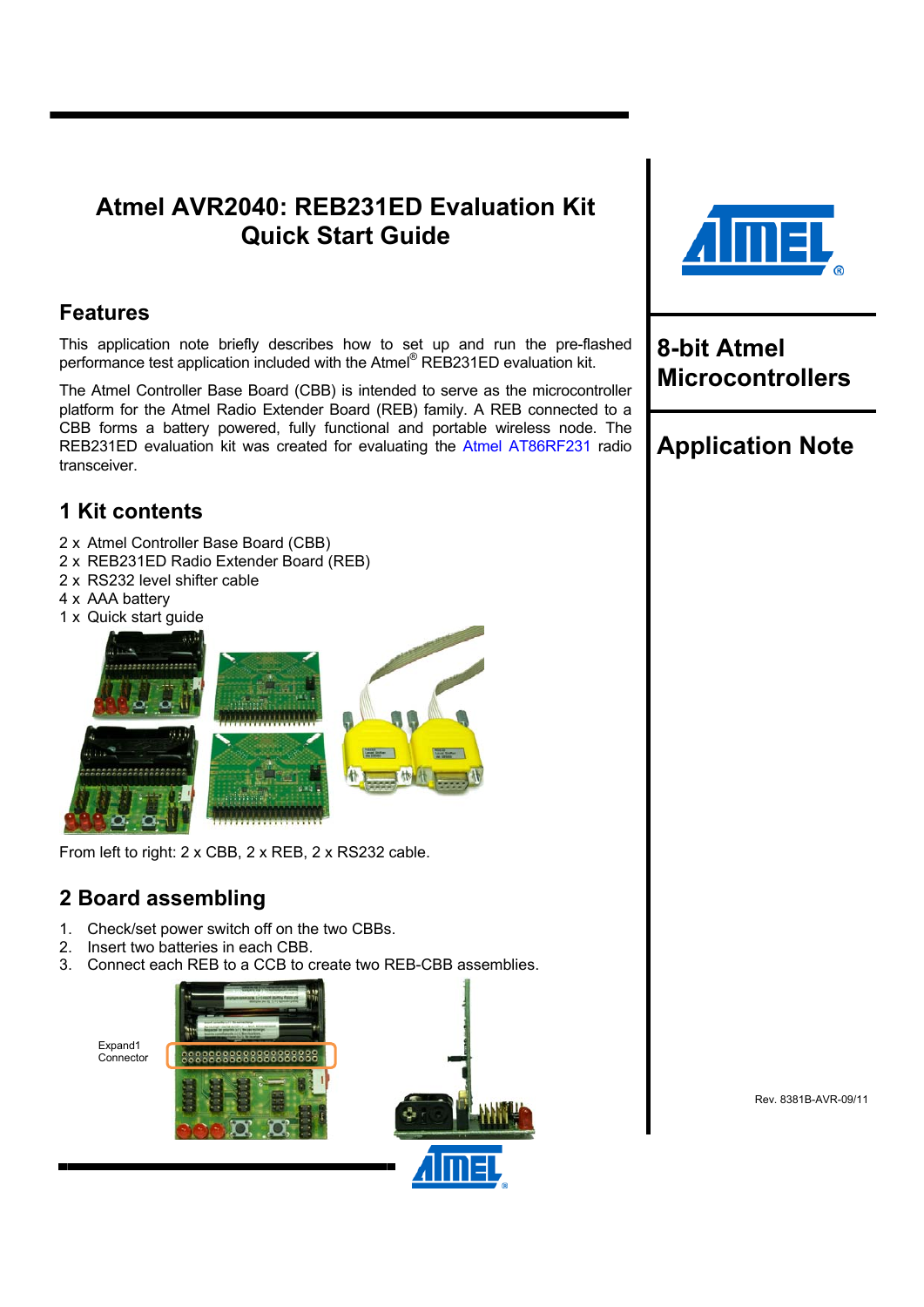

Plug each REB vertically into the 2x20 female Expand1 connector header on the CBB:

- Ensure that the pin 1 marking on the REB header aligns with the corresponding pin 1 marking on the CCB Expand1 connector header
- The top side of the REB, which has the radio transceiver and antenna, should be facing towards the batteries on the CBB

### **3 Simple range measurement**

The pre-flashed performance test suite on the REB231ED evaluation kit assemblies features a simple range measurement application. Each assembly operates in a standalone manner, and is able to transmit or receive data frames. A successful transmit or receive operation is indicated by a blinking LED.

#### **3.1 Power up the assemblies**



Apply power to both REB-CBB assemblies by switching on the power switch located on the top side of the CBB. The assemblies run a power-on check, and indicate the successful completion by switching on the second of the three LEDs, LED-D2.

#### **3.2 Run simple range measurement application**



Choose one of the REB-CBB assemblies, and press button T1 to start the simple range measurement application.

First, the REB-CBB initiates a connection and configuration procedure by sending broadcast frames and waiting for a response from the second REB-CBB. After a successful configuration, the REB-CBBs turn on LED-D1 to indicate that

status. Afterwards the initiator starts to transmit data frames immediately. Each data frame transmission is indicated by blinking the TX status LED-D2. A successful data frame reception on the second node is indicated by blinking the RX status LED-D3. The RX status LED stops blinking if no data frames are received, such as when, for example, the node has left the communication range. Data frame transmission can be stopped by pressing T1 once more on the node transmitting frames.

Moreover the REB-CBBs can transmit and receive frames simultaneously. Pressing button T1 on both nodes initiates each node to transmit frames. The three LEDs indicate their respective functions: LED-D1 a successful configuration, LED-D2 transmission and LED-D3 reception.

NOTE The node configuration gets lost when resetting or switching off the REB-CBB power supply. To restart the simple range measurement, a reset or power cycle has to be applied to both REB-CBB assemblies before pressing T1 on one (or both) REB-CBB(s) to restart the application.

#### **4 Packet error rate measurement**

The pre-flashed performance test suite is also configured with packet error rate (PER) measurement functionality (as defined in IEEE® 802.15.4), enabling the user to explore various radio transceiver features, radio transceiver registers, and performance by tuning with customized configurations. For this application, one REB-CBB needs to be connected to a PC.

# **2 Atmel AVR2040**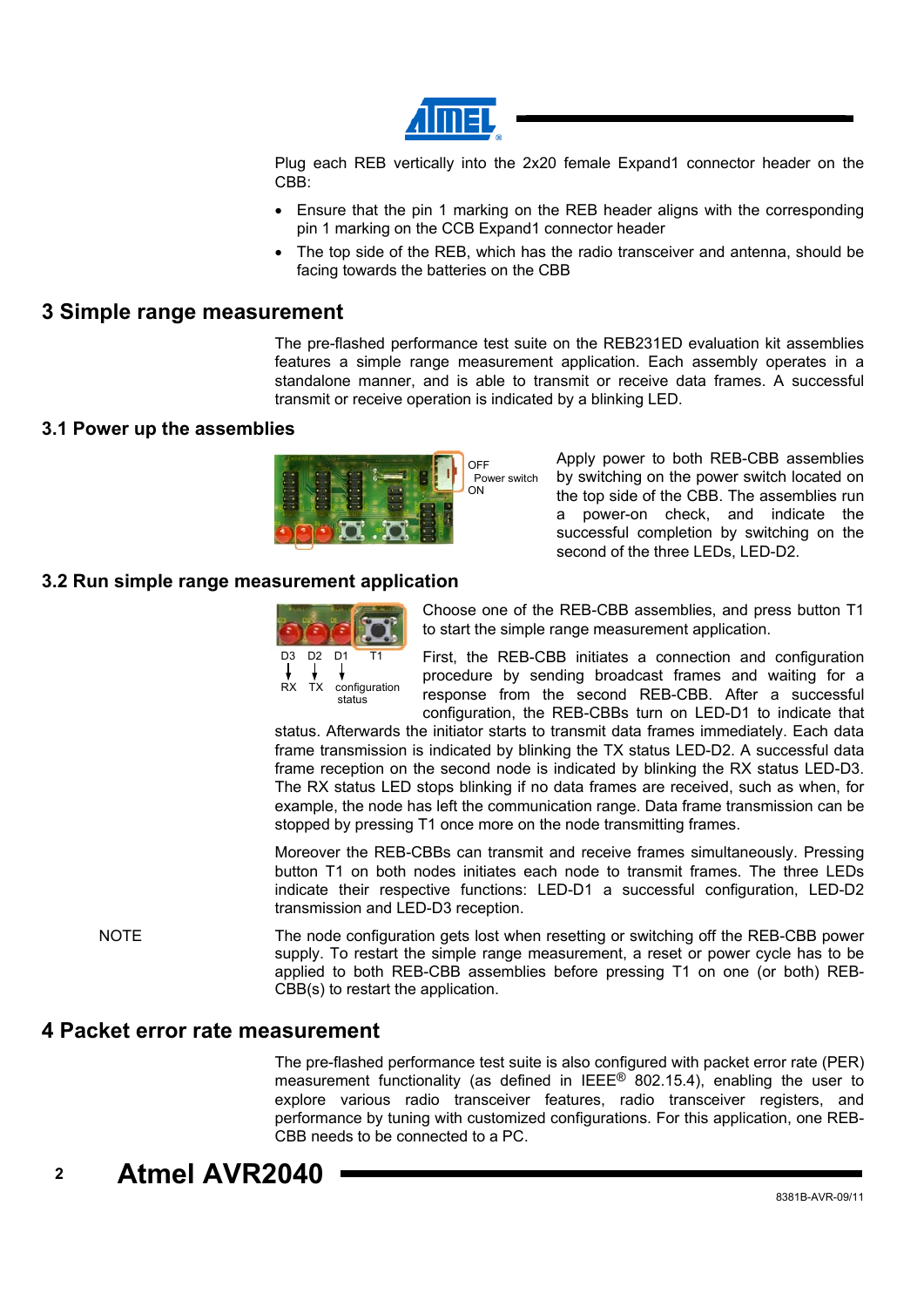# **Atmel AVR2040**

### **4.1 Board assembling**



- 1. Assemble the boards as described in Chapter [2](#page-0-0), [Board assembling.](#page-0-0)
- 2. Make sure that the power switch on both assemblies is in the off position.
- 3. Plug the yellow D-Sub-9 connector of one RS232 cable into the PC serial COM port. Connect the 6-pin plug of the RS232 cable onto one of both REB-CBB assemblies so that the red stripe of the ribbon cable connects to pin 1 of the CBB header, USARTD0.

### **4.2 Set up the terminal program on the PC**

A terminal program running on the PC is used to control the application running on the two REB-CBB assemblies. Set up the terminal program as follows:

Baud rate: 9600 Parity: None Data bits: 8 Stop bits: 1 Flow control: Off

COM port: COM1 (check for correct assignment)

#### **4.3 Power up the assemblies**



Apply power to both (optional: one) REB-CBB assemblies by switching on the power switch located on the top side of the CBB. The assemblies run a power-on check, and indicate the successful completion by switching on the second of the three LEDs.

#### **4.4 Run the packet error rate measurement**

#### Starting OP MODE 2 as Transmitter

| Software Version:2.0                                                                                                                                                                                                                       |
|--------------------------------------------------------------------------------------------------------------------------------------------------------------------------------------------------------------------------------------------|
| Performance test application (AT86RF231 / ATxmega256A3)                                                                                                                                                                                    |
| Settings:                                                                                                                                                                                                                                  |
|                                                                                                                                                                                                                                            |
|                                                                                                                                                                                                                                            |
|                                                                                                                                                                                                                                            |
| (C) : Channel = 20<br>(P) : Channel page = 0<br>(W) : Tx power = 3 dBm<br>(N) : Number of test frames = 100                                                                                                                                |
|                                                                                                                                                                                                                                            |
|                                                                                                                                                                                                                                            |
|                                                                                                                                                                                                                                            |
| (1) : Frame length (PSDU) = 20<br>(1) : Frame length (PSDU) = 20<br>(8) : Frame retry enabled = false<br>(8) : CSMM enabled = frue<br>(8) : CSMM enabled = frue<br>(0) : Diversity settings on remote node<br>(2) : CRC settings on remote |
| : Diversity settings on remote node                                                                                                                                                                                                        |
|                                                                                                                                                                                                                                            |
| : Identify peer device by blinking                                                                                                                                                                                                         |
| : Energy scan on all channels                                                                                                                                                                                                              |
|                                                                                                                                                                                                                                            |
| : Continuous transmission on current channel                                                                                                                                                                                               |
| (己)<br>(U)<br>(V)<br>(Y)<br>: Transmit a continuous wave pulse on current channel                                                                                                                                                          |
| : Toggle antenna diversity - enabled                                                                                                                                                                                                       |
| (H) : Read - Write Transceiver<br>(T) : Put Transceiver in sleep<br>(V) : Get sensor data, i.e. sup<br>: Read - Write Transceiver Registers                                                                                                |
|                                                                                                                                                                                                                                            |
| : Get sensor data, i.e. supply voltage                                                                                                                                                                                                     |
| : Start test                                                                                                                                                                                                                               |
|                                                                                                                                                                                                                                            |

Type any character in the terminal window to initiate the configuration procedure for both REB-CBB assembly nodes and show the menu. Optionally, if no peer node is active, the search for a peer device can be aborted by pressing ENTER. The node gets configured for stand-alone operation. The packet error rate measurement can be operated through the menu options displayed on the UART terminal program. Type the character "S" to run the application.

A detailed description of the menu options can be found in the Atmel REB231ED Evaluation Kit User Guide.

### **5 Applications and documentation**

Additional hardware and software documentation related to the REB231ED evaluation kit can be found on the kit website: [http://www.atmel.com/dyn/products/tools\\_card.asp?tool\\_id=4834](http://www.atmel.com/dyn/products/tools_card.asp?tool_id=4834)

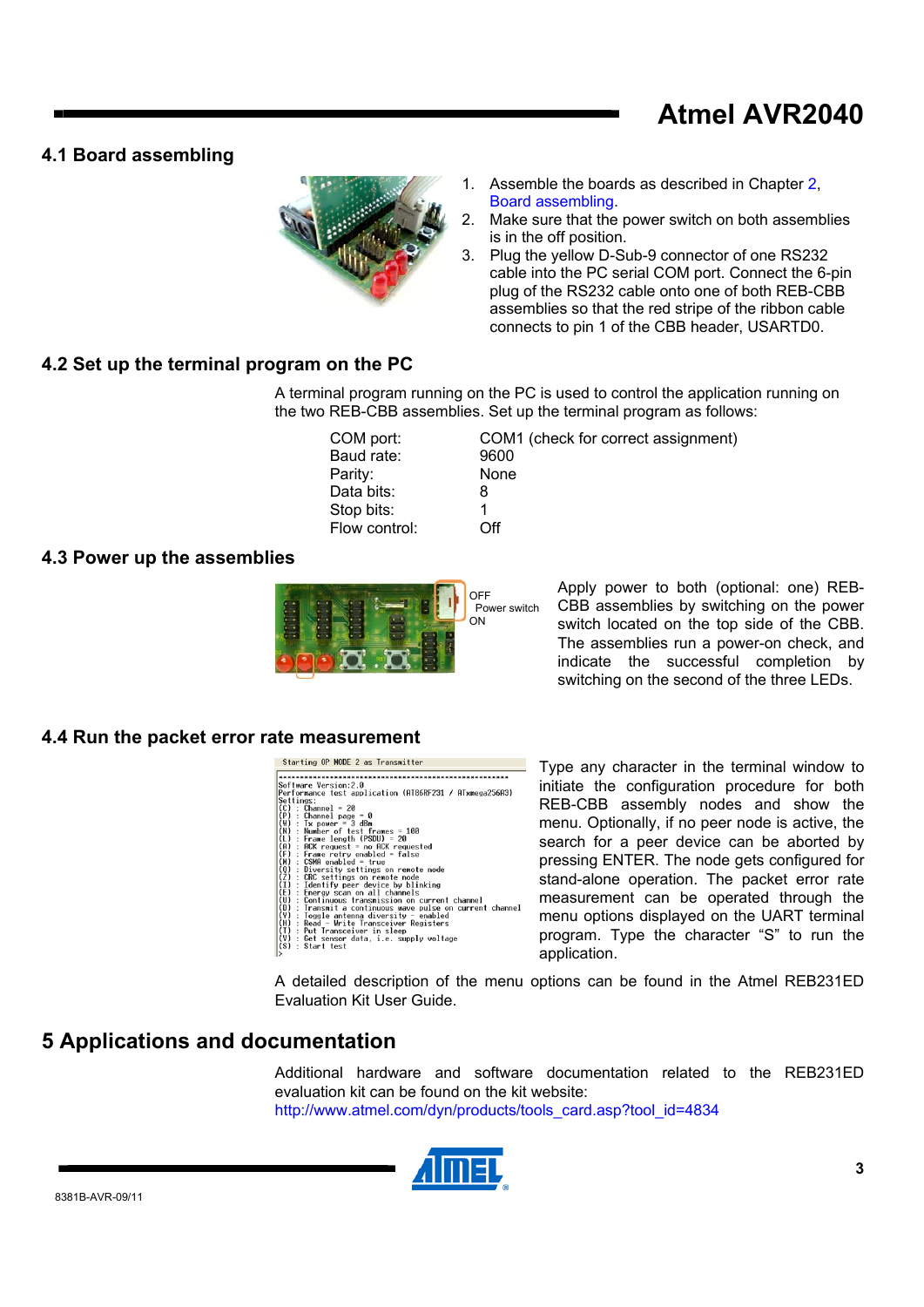

#### **Atmel Corporation**

2325 Orchard Parkway San Jose, CA 95131 USA **Tel:** (+1)(408) 441-0311 **Fax:** (+1)(408) 487-2600 [www.atmel.com](http://www2.atmel.com/)

**© 2011 Atmel Corporation. All rights reserved**.

**Atmel Asia Limited**  Unit 01-5 & 16, 19F BEA Tower, Milennium City 5 418 Kwun Tong Road Kwun Tong, Kowloon HONG KONG **Tel:** (+852) 2245-6100 **Fax:** (+852) 2722-1369

#### **Atmel Munich GmbH**

Business Campus Parkring 4 D-85748 Garching b. Munich GERMANY **Tel:** (+49) 89-31970-0 **Fax:** (+49) 89-3194621

#### **Atmel Japan**

9F, Tonetsu Shinkawa Bldg. 1-24-8 Shinkawa Chou-ku, Tokyo 104-0033 JAPAN **Tel:** (+81) 3523-3551 **Fax:** (+81) 3523-7581

Atmel®, Atmel logo and combinations thereof, AVR®, AVR® logo and others are registered trademarks or trademarks of Atmel Corporation or its subsidiaries. Other terms and product names may be trademarks of others.

**Disclaimer:** The information in this document is provided in connection with Atmel products. No license, express or implied, by estoppel or otherwise, to any intellectual property right is granted by this document or in connection with the sale of Atmel products. **EXCEPT AS SET FORTH IN THE ATMEL TERMS AND CONDITIONS OF SALES LOCATED ON THE ATMEL WEBSITE, ATMEL ASSUMES NO LIABILITY WHATSOEVER AND DISCLAIMS ANY EXPRESS, IMPLIED OR STATUTORY WARRANTY RELATING TO ITS PRODUCTS INCLUDING, BUT NOT LIMITED TO, THE IMPLIED WARRANTY OF MERCHANTABILITY, FITNESS FOR A PARTICULAR PURPOSE, OR NON-INFRINGEMENT. IN NO EVENT SHALL ATMEL BE LIABLE FOR ANY DIRECT, INDIRECT, CONSEQUENTIAL, PUNITIVE, SPECIAL OR INCIDENTAL DAMAGES (INCLUDING, WITHOUT LIMITATION, DAMAGES FOR LOSS AND PROFITS, BUSINESS INTERRUPTION, OR LOSS OF INFORMATION) ARISING OUT OF THE USE OR INABILITY TO USE THIS DOCUMENT, EVEN IF ATMEL HAS BEEN ADVISED OF THE POSSIBILITY OF SUCH DAMAGES.** Atmel makes no representations or warranties with respect to the accuracy or completeness of the contents of this document and reserves the right to make changes to specifications and product descriptions at any time without notice. Atmel does not make any commitment to update the information contained herein. Unless specifically provided otherwise, Atmel products are not suitable for, and shall not be used in, automotive applications. Atmel products are not intended, authorized, or warranted for use as components in applications intended to support or sustain life.